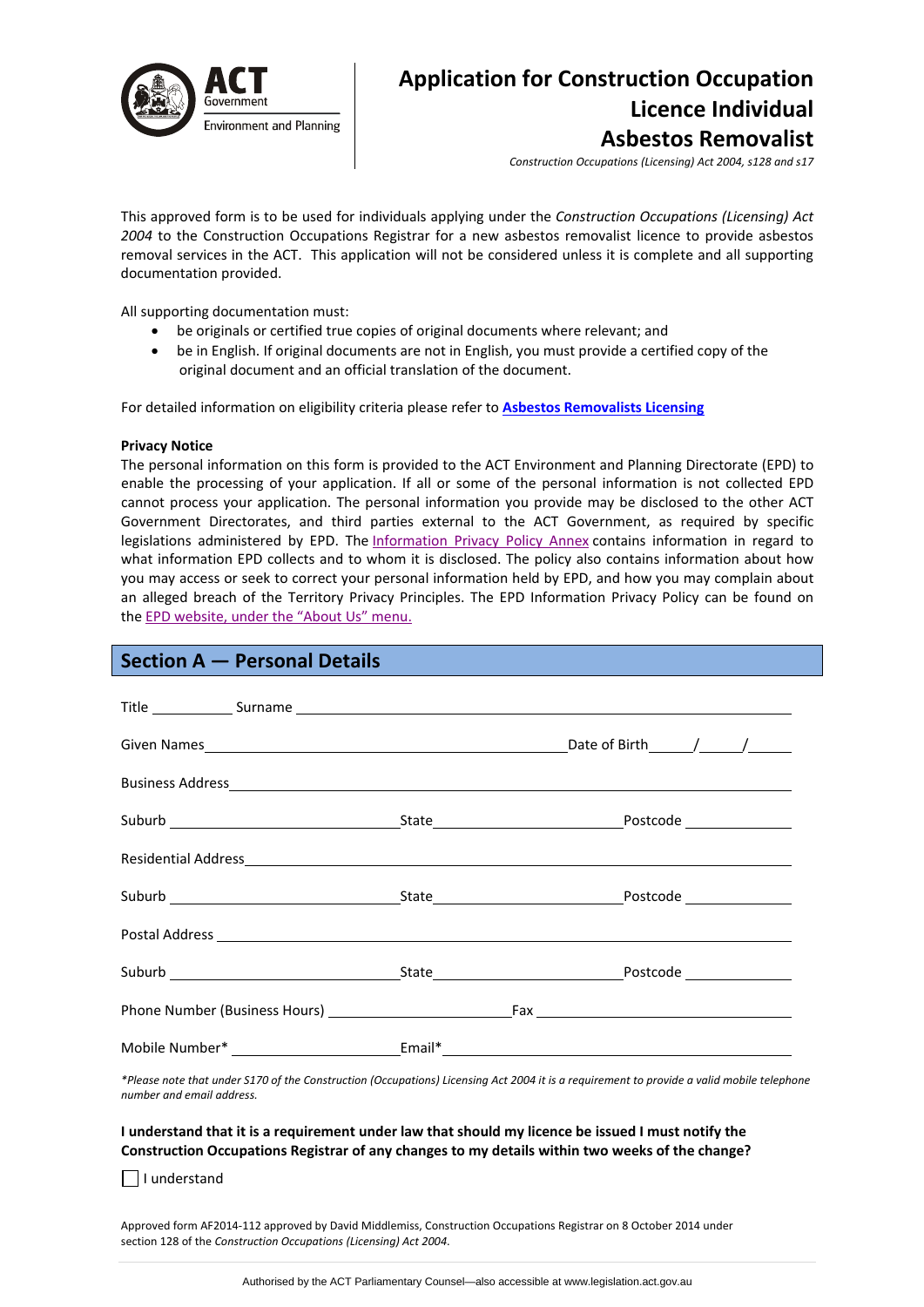### **Section B — Occupation class and functions**

An asbestos removalist, at the class A level, is an individual who provides an asbestos removal service. An asbestos removal service is the doing or supervising of building work that involves all or any of the following:

- handling (including disturbing) asbestos in buildings; and
- removing and disposing of asbestos from buildings.

An asbestos removalist, at the class B level, is an individual who provides an asbestos removal service in relation to bonded asbestos only. An asbestos removal service is the doing or supervising of building work that involves all or any of the following:

- handling (including disturbing) *bonded* asbestos in buildings; and
- removing and disposing of *bonded* asbestos from buildings.

### **What class of asbestos removalist licence are you applying for?**

**Class A** – licence authorises providing of an asbestos removal service.

**Class B** – licence authorises providing of an asbestos removal service for bonded asbestos only.

## **Section C — Evidence of qualifications/eligibility — Class A Asbestos Removalist**

Complete this section only if you are applying for a Class A Asbestos Removalist

- **Qualification:** successful completion of the *Course in Asbestos Removal* with the national accreditation number 80804ACT; or
- **Qualification:** the successful completion of both units of competency *Remove Friable Asbestos* with the unit number CPCCDE3015A and *Supervise Asbestos Removal* with the unit number CPCCBE4051A.

 $\Box$  Yes  $-$  please attach a certified copy of the qualification.

 $\vert \ \vert$  No — please note that you may not be eligible for a licence.

### **Experience**

Relevant experience means that you must have undertaken a minimum of four years part time, or two years fulltime, in performing the range of work that a Class A Asbestos Removalist licensee is authorised to do.

 $\Box$  Yes  $-$  you must attach a signed resume and/or logbook detailing relevant asbestos removalist work experience for specific projects where you were performing the work. You must include dates, site details and the type of asbestos removal work undertaken. You must provide sufficient detail of your individual involvement in the asbestos removal work against each project.

 $\Box$  No  $-$  please note that you may not be eligible for a licence.

### **Verification**

Your experience must be verified through a written reference.

- Yes references must be from a Class A Asbestos Removalist that you have worked with on site. Your referees must attest to your skill, knowledge, experience and competence as an asbestos removalist relevant to the class of licence you are applying for.
- $\Box$  No  $-$  the Construction Occupations Registrar may seek to verify your experience by obtaining references. Please note that you may not be eligible for a licence.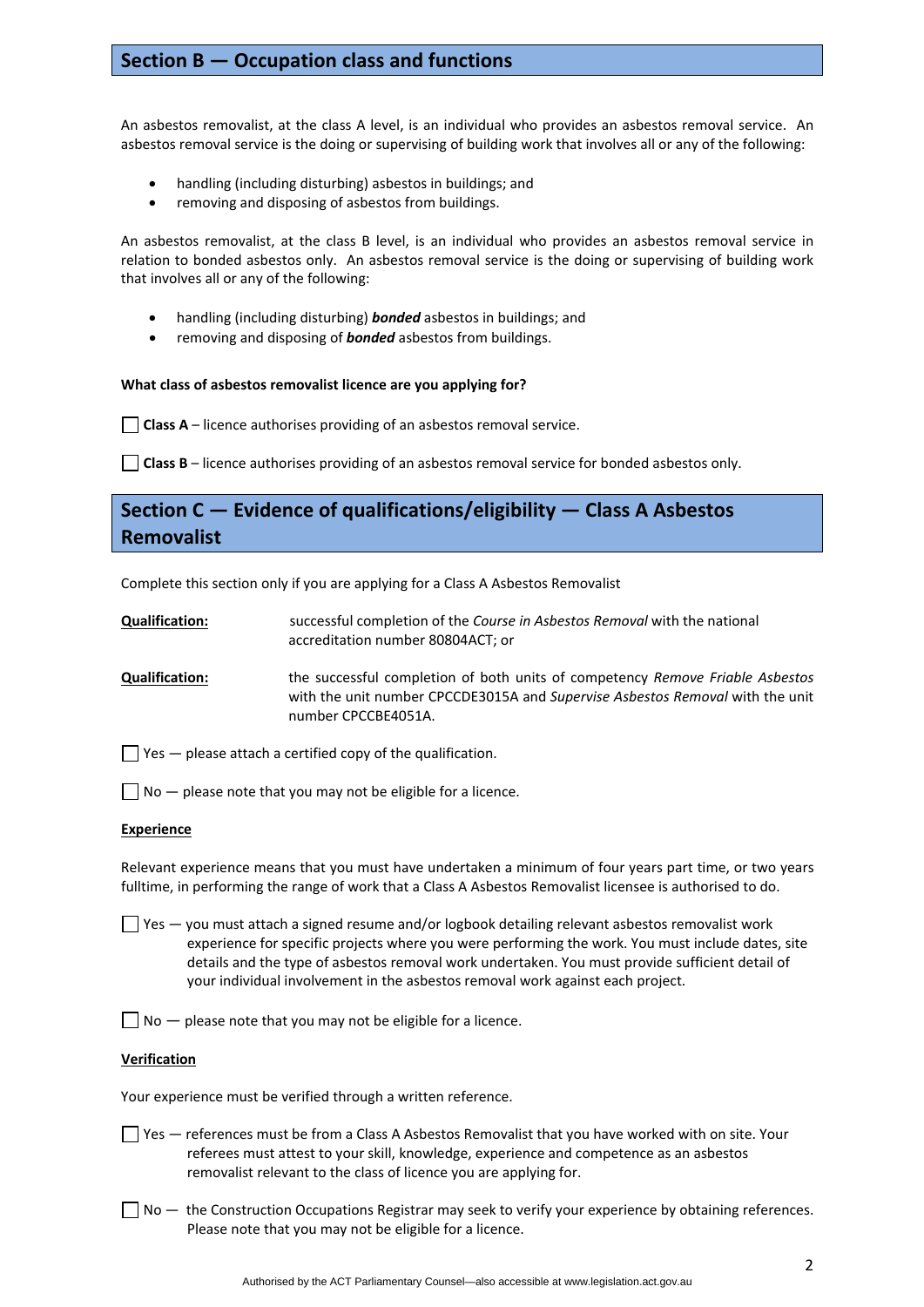# **Section C — Evidence of qualifications/eligibility — Class B Asbestos Removalist**

Complete this section only if you are applying for a Class B Asbestos Removalist

- **Qualification:** successful completion of the *Course in Asbestos Removal* with the national accreditation number 80804ACT; or
- **Qualification:** the successful completion of both units of competency *Remove Non‐Friable Asbestos* with the unit number CPCCDE3014A and *Supervise Asbestos Removal* with the unit number CPCCBC4051A.

 $\Box$  Yes  $-$  please attach a certified copy of the qualification.

 $\Box$  No  $-$  please note that you may not be eligible for a licence.

### **Experience**

Relevant experience means that you must have undertaken a minimum of four years part time, or two years fulltime, in performing the range of work that a Class B Asbestos Removalist licensee is authorised to do.

 $\Box$  Yes – you must attach a signed resume and/or logbook detailing relevant asbestos removalist work experience for specific projects where you were performing the work. You must include dates, site details and the type of asbestos removal work undertaken. You must provide sufficient detail of your individual involvement in the asbestos removal work against each project.

 $\Box$  No  $-$  please note that you may not be eligible for a licence.

### **Referees**

- $\Box$  Yes references must be from Class A or B Asbestos Removalists that you have worked with on site. Your referees must attest to your skill, knowledge, experience and competence as an asbestos removalist relevant to the class of licence you are applying for.
- No the Construction Occupations Registrar may seek to verify your experience by obtaining references. Please note that you may not be eligible for a licence.

### **Section D — Evidence of Financial Resources**

Evidence of financial resources is required to help demonstrate your ability to fulfil contractual obligations when providing construction services. Failure to provide information below may result in your licence being refused.

### **Do you have access to financial resources adequate to complete works performed under the licence applied for?**

 $\Box$  Yes – please skip the next question

 $\Box$  No – complete next question

### If 'No' to the above, do you wish to only operate as an employee under the licence applied for?

- $\Box$  Yes I understand a condition may be imposed on the licence if issued
- $\Box$  No (If you do not wish to have a licence restricted to employee only, then you must ensure you have financial resources as requested above or you may be ineligible for a licence)

### **Are you currently, or previously have been, deemed bankrupt or personally insolvent?**

 $\Box$  Yes – please attach details and official documentation of bankruptcy/insolvency  $\Box$  No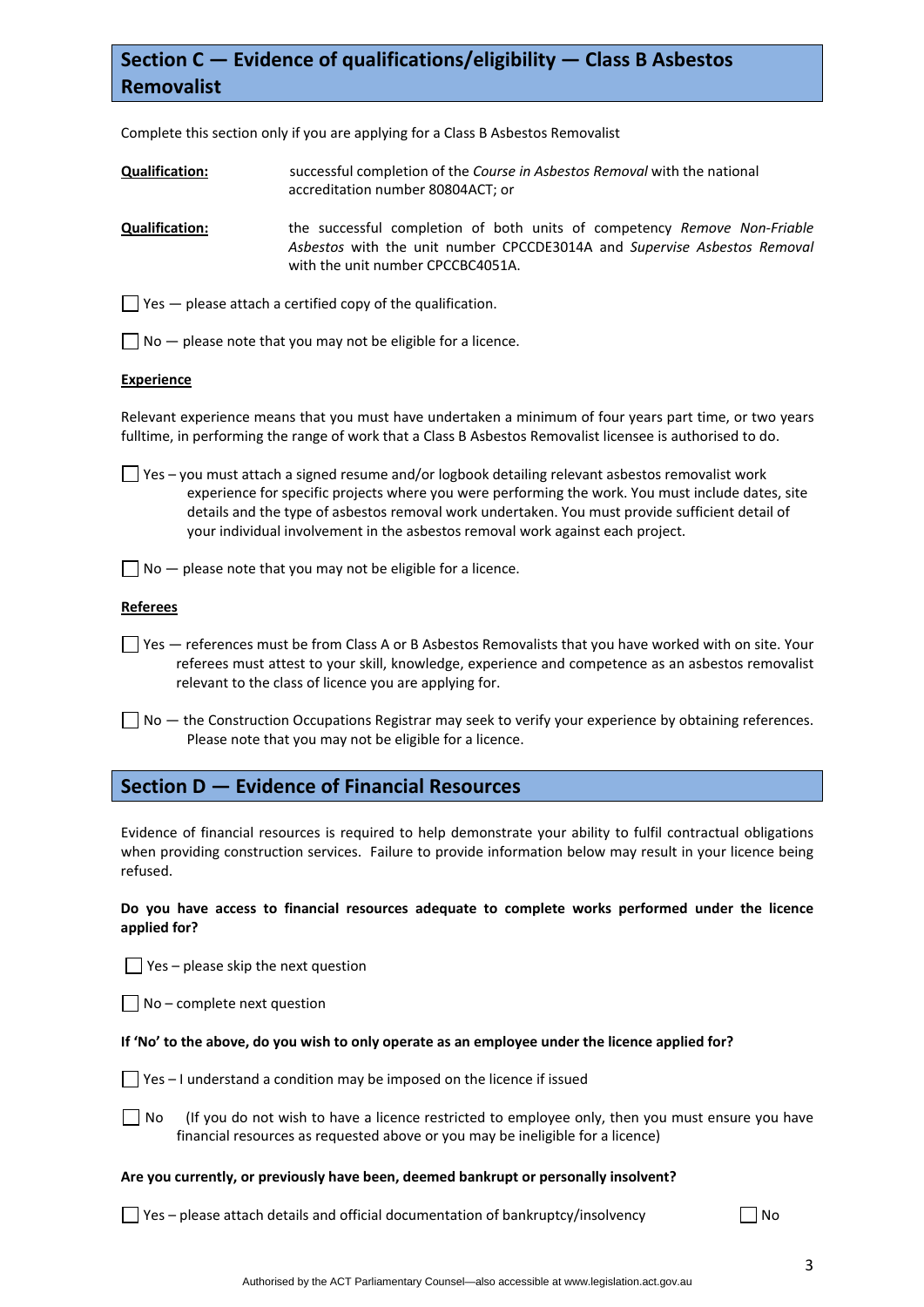I understand that it is a requirement under law that should my licence be issued, I must notify the **Construction Occupations Registrar should I become bankrupt or personally insolvent.** 

I have read and understand the above statement.

|                                                                                                                                                                                                                                                                                                                                                                    | Section E - Licence History Declarations                                                                                                                                                                                                                                                        |       |  |  |  |
|--------------------------------------------------------------------------------------------------------------------------------------------------------------------------------------------------------------------------------------------------------------------------------------------------------------------------------------------------------------------|-------------------------------------------------------------------------------------------------------------------------------------------------------------------------------------------------------------------------------------------------------------------------------------------------|-------|--|--|--|
| 1.                                                                                                                                                                                                                                                                                                                                                                 | Have you previously held an Asbestos Removalist licence elsewhere in Australia or overseas?                                                                                                                                                                                                     |       |  |  |  |
|                                                                                                                                                                                                                                                                                                                                                                    | Yes -provide details below of most recent licence/s (attach an additional page if required)                                                                                                                                                                                                     | l INo |  |  |  |
|                                                                                                                                                                                                                                                                                                                                                                    | State/Territory/Country                                                                                                                                                                                                                                                                         |       |  |  |  |
| 2.                                                                                                                                                                                                                                                                                                                                                                 | Is your licence as an Asbestos Removalist, in Australia or overseas, currently suspended or cancelled?                                                                                                                                                                                          |       |  |  |  |
|                                                                                                                                                                                                                                                                                                                                                                    | Yes - you must attach details                                                                                                                                                                                                                                                                   | No    |  |  |  |
| з.                                                                                                                                                                                                                                                                                                                                                                 | Have you previously had a Asbestos Removalist licence cancelled, refused or suspended in Australia or<br>overseas?                                                                                                                                                                              |       |  |  |  |
|                                                                                                                                                                                                                                                                                                                                                                    | $\Box$ Yes $-$ you must provide comprehensive details in an attachment to this application                                                                                                                                                                                                      | No    |  |  |  |
| I understand that I must notify the Construction Occupations Registrar if my Asbestos Removalist<br>4.<br>licence is cancelled, refused or suspended in Australia or overseas.                                                                                                                                                                                     |                                                                                                                                                                                                                                                                                                 |       |  |  |  |
|                                                                                                                                                                                                                                                                                                                                                                    | $\Box$ I have read and understand the above statement.                                                                                                                                                                                                                                          |       |  |  |  |
| 5.                                                                                                                                                                                                                                                                                                                                                                 | Has your Asbestos Removalist licence ever been subject to conditions, undertakings, limitations or<br>restrictions in Australia or overseas?                                                                                                                                                    |       |  |  |  |
|                                                                                                                                                                                                                                                                                                                                                                    | $\Box$ Yes $-$ you must provide comprehensive details in an attachment to this application                                                                                                                                                                                                      | No    |  |  |  |
| 6.                                                                                                                                                                                                                                                                                                                                                                 | Are you disqualified under the Construction Occupations (Licensing) Act 2004, or a corresponding<br>prior Act, from applying for licence, or being licensed, in a construction occupation?                                                                                                      |       |  |  |  |
|                                                                                                                                                                                                                                                                                                                                                                    | Yes - you must provide comprehensive details in an attachment to this application                                                                                                                                                                                                               | No    |  |  |  |
| Have you ever been, or are you currently, the subject of complaints, occupational discipline, demerit<br>7.<br>activity or rectification orders whilst licensed under the Construction Occupations (Licensing) Act<br>2004, a corresponding prior Act, or the law of another jurisdiction in Australia or overseas, where<br>those proceedings were not finalised? |                                                                                                                                                                                                                                                                                                 |       |  |  |  |
|                                                                                                                                                                                                                                                                                                                                                                    | Yes – you must provide comprehensive details in an attachment to this application                                                                                                                                                                                                               | No    |  |  |  |
| 8.                                                                                                                                                                                                                                                                                                                                                                 | Have you been convicted or found guilty of a criminal offence* that involves fraud, dishonesty or<br>violence and is punishable by imprisonment of 1 year or more?                                                                                                                              |       |  |  |  |
|                                                                                                                                                                                                                                                                                                                                                                    | $\sqrt{1}$ Yes $-$ you must provide comprehensive details in an attachment to this application<br>and a recent criminal history check (issued in the last three months).<br>*Please note: Spent convictions under the Spent Convictions Act 2000 do not need to be included in this declaration | No    |  |  |  |
| 9.                                                                                                                                                                                                                                                                                                                                                                 | I understand that it is a requirement under law that should my licence be issued I must notify the<br>Construction Occupations Registrar if I am convicted of such an offence in the future.                                                                                                    |       |  |  |  |
|                                                                                                                                                                                                                                                                                                                                                                    | I have read and understand the above statement.                                                                                                                                                                                                                                                 |       |  |  |  |
|                                                                                                                                                                                                                                                                                                                                                                    | 10. I understand that it is a requirement under law that should my licence be issued I must not perform<br>any licensable asbestos removalist work that is outside the scope of what the licence authorises.                                                                                    |       |  |  |  |
|                                                                                                                                                                                                                                                                                                                                                                    | I have read and understand the above statement.                                                                                                                                                                                                                                                 |       |  |  |  |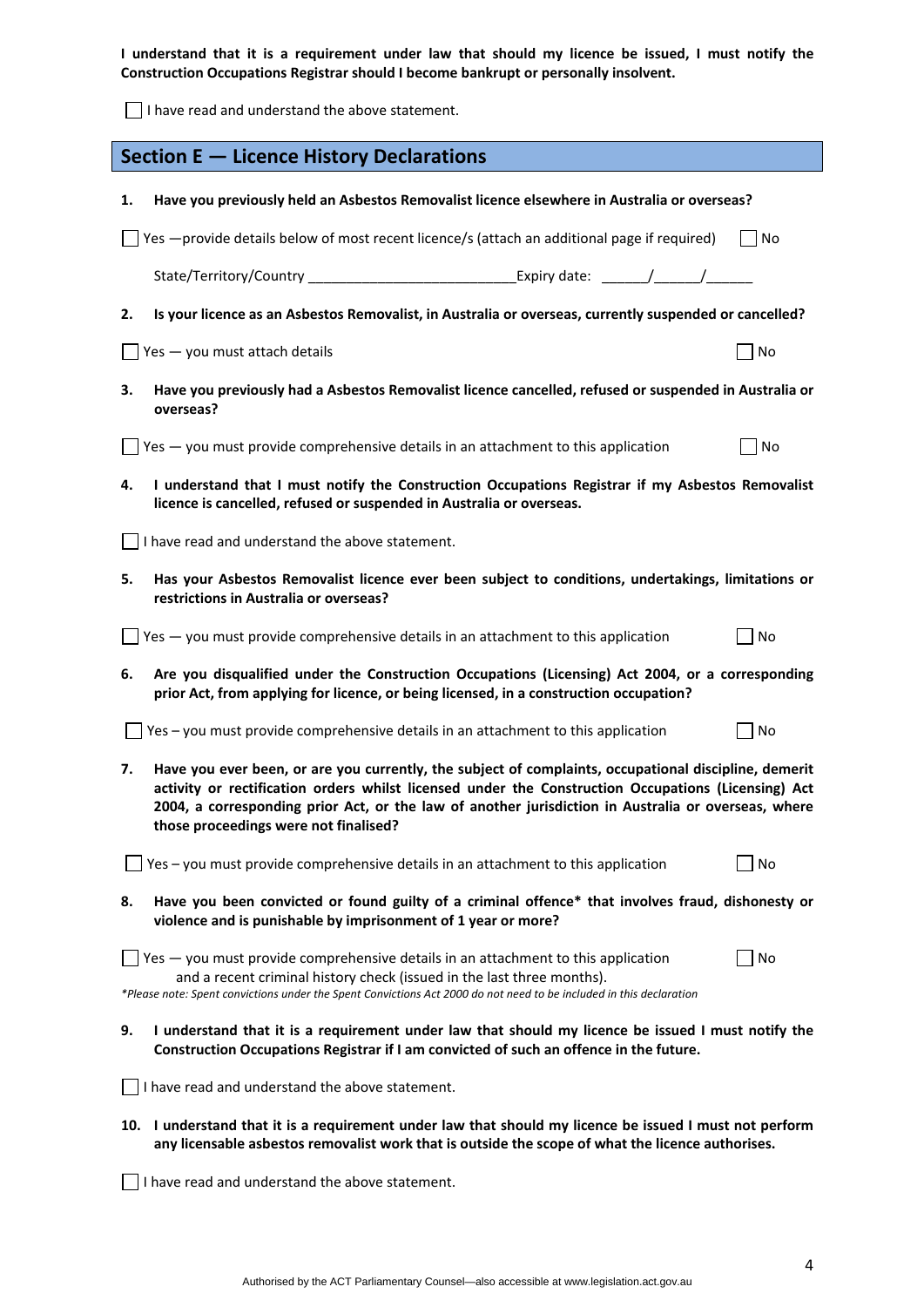- 11. I understand that it is a requirement under law that should my licence be issued I must give evidence **to clients of the insurance I hold as a licensed individual in relation to any relevant licensable construction service I intend to undertake prior to providing the services.**
- $\Box$  I have read and understand the above statement.
- 12. I understand that it is a requirement under law that should my licence be issued I must only advertise **licensable construction services with my full name (as it appears on the licence) and my individual licence number.\***
- I have read and understand the above statement.

\*Please note: It is an offence to advertise licensable construction services as an individual without including the above.

13. I understand that it is a requirement under law that should I be granted a licence, all licensable **asbestos removalist services I may perform under my Asbestos Removalist licence must comply with all relevant legislation, codes and standards.** 

I have read and understand the above statement.

Please note: Asbestos removal services may be audited by the Construction Occupations Registrar in the ACT for compliance against the relevant laws. Individual licence holders identified performing non-compliant services may be subject to occupational discipline or other *licensing action.*

### **Section F — Consent and Application Declaration**

I,

\_\_\_\_\_\_\_\_\_\_\_\_\_\_\_\_\_\_\_\_\_\_\_\_\_\_\_\_\_\_\_\_\_\_\_\_\_\_\_\_\_\_\_\_\_\_\_\_\_\_\_\_\_\_\_\_\_\_\_\_\_\_\_\_\_\_\_\_\_\_\_\_\_\_\_\_\_\_\_\_\_\_\_\_\_\_\_\_, *Insert name, address and occupation of person making the declaration*

make the following declaration**:**

### **1. I declare:**

a) that I make this application to the Construction Occupations Registrar for a construction occupations licence and that all statements, and the information/documents provided in support of the application, is/are accurate, true and correct.

### **2. I authorise and consent:**

- a) to the Construction Occupations Registrar and Environment and Planning Directorate to make enquiries of, and exchange information with, the relevant regulatory authorities of any Australian State or Territory, or other country, regarding my construction occupation licence and practice as an asbestos removalist or otherwise regarding matters relevant to this application.
- b) to receiving information from the Construction Occupations Registrar relevant to my construction occupation licence or the construction industry electronically.

### **3. I acknowledge:**

- a) that the Construction Occupations Registrar and EPD may validate documents provided in support of this application or wish to confirm my identity.
- b) that failure to complete all relevant sections of this application and enclose all supporting documentation may result in this application not being accepted or additional fees being applied as per the statutory instrument authorising fees to be taken under the *Construction Occupations (Licensing) Act 2004*
- c) that the Construction Occupations Registrar has the legal right to refuse my application if not satisfied that I am eligible to hold a licence or impose a condition on my licence if it is deemed necessary or desirable to protect the public.
- **4. Should my construction occupation licence be issued I undertake:**